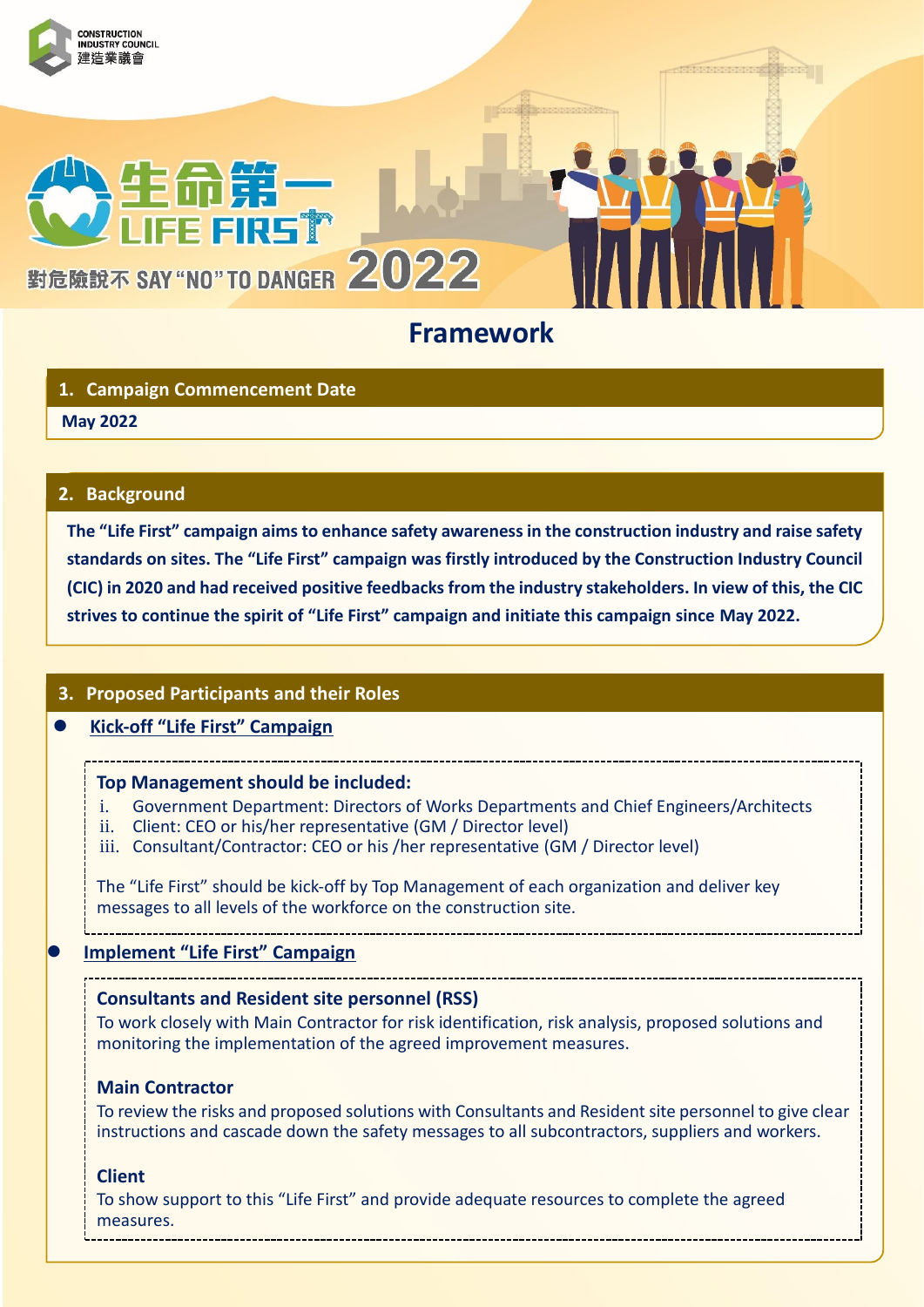### **4. Proposed Key Activities for the Campaign**

#### **Recommended Activities**

-

# **Cool Down Break (Silent Tribute)**

 $\triangleright$  Top Management to deliver key messages to all levels of workforce;

- **Key messages to be delivered include:** 
	- Stakeholders of different roles have different safety responsibilities; through "Life First" campaign, we hope that every stakeholder can accord work safety as the top priority in order to avoid accidents;
	- Review recent fatal accidents that especially those with high risk activities including: 1) Working at height; 2) Heavy Lifting; 3) Working adjacent heavy machinery; or 4) Works involved with Confined Space; and
	- Identify and review the associated risks of operation. If the working environment is unsafe, the site personnel should immediately stop work or refuse to work.

*# Please refer to the Implementation Guideline uploaded onto Life First website*

-

#### **Management Level: Top Management Site Walk**

 Top Management to conduct site walk with Consultants, Resident Site Staff, and Site Management teams to carry out site inspection, review the fatal risks and deliver key messages to all site personnel.

#### **Execution Level: Site Management (Main Contractor and RSS)**

 $\triangleright$  Site Management with the assistance from the Consultants and Resident Site Staff to focus on risk identification, review specific risks and propose improvement measures; and to provide support to frontline supervisor for arranging training for delivering safety messages to workers.

#### **Frontline Supervisor Level (Supervisors & Subcontractor in charge person)**

 Frontline supervisors should work with Site Management to identify risks and educate their workers, and to provide suggestion(s) to improve site conditions and safety performance.

#### **Workers Level**

 Workers should actively participate in the "Life First", raise their concerns, "say no" to unsafe acts and to assist frontline supervisor to identify any foreseeable hazards in their workplace.

#### **Day 2 to Day 5**

 **Review risks and respective measures, cascade messages to fellow workforce by Consultants or Resident Site Staff, and Site Management teams.** 

A specific topic(s) - high risk activities should be arranged each day including:

- -Working at height;
- -Heavy lifting:
- -Struck by moving plant (Heavy machinery); and
- Confined space